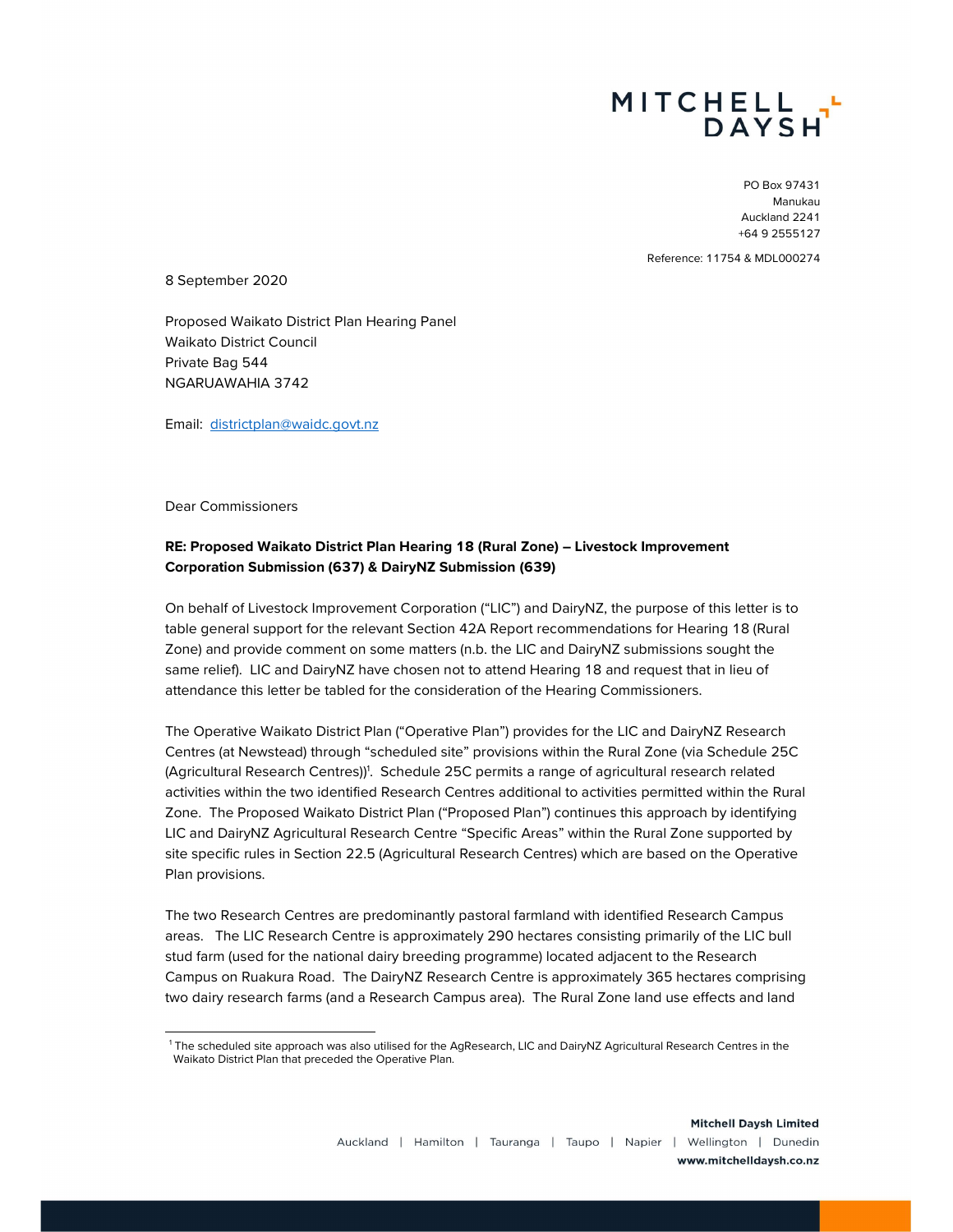use building rules apply to the Research Centres, however consistent with the Operative Plan, Section 22.5 of the Proposed Plan includes more lenient height and site coverage provisions within the identified "Campus" areas.

The LIC and DairyNZ submissions supported retaining the Agricultural Research Centre "Specific Area" provisions in Section 22.5 but also sought some additional permitted activities to provide greater certainty that typical research related facilities were provided for and increased consistency with the Operative Plan provisions (n.b. laboratories, warehouse and storage, commercial activities<sup>2</sup>, conference facilities, social clubs and cafés (where the aforementioned activities are incidental to research)).

The Section 42A Report notes Rule P1 permits "agricultural and horticultural research" and that the definition is very broad as it includes a range of research related activities preceded by the statement "all activities associated with agricultural and horticultural research including, but not limited to...". The Section 42A Report also notes "warehousing" and "bulk storage" is within the ambit of the definition of "industrial activity" (permitted under Rule P3 if incidental to research), and I agree no change is required as a result. The Section 42A Report also notes that staff café's, social clubs and conference facilities could be considered as "staff facilities" (permitted under Rule P7 if incidental to research). However, the Section 42A Report agrees it would be beneficial to expand the list of permitted activities "to provide greater direction regarding the range of activities anticipated". I've reviewed the recommended changes, and consider they are adequately consistent with those sought in the submissions. While the Section 42A Report appears to overlook adding commercial activities (incidental to research), I note the definition of "agricultural and horticultural research" specifically refers to "the commercial application of such activities".

I agree with the Section 42A Report recommended changes to restructure the permitted activity table in Section 22.5.2 so it is clearer when a discretionary activity resource consent is triggered.

In terms of Rule P7, the Section 42A Report recommends retaining a 200 metre setback for any staff dwelling in the vicinity of the Inghams Feed Mill ("Inghams") as a permitted activity condition. As noted in the submissions, the 200 metre setback is redundant as it originates from the Operative Plan and was only relevant to AgResearch's Ruakura Research Centre ("Ruakura") as Inghams is located adjacent to the western boundary. Ruakura used to be within Waikato District and was subject to the same scheduled provisions in the Operative Plan as LIC and DairyNZ. However, when the Hamilton City boundary was extended in 2009, Ruakura became part of Hamilton City and is now subject to the Knowledge Zone provisions within the Operative Hamilton City District Plan. In addition, Inghams is located over 2.5 kilometres from the nearest boundary of the LIC or DairyNZ Research Centres. Accordingly, it's not necessary to retain the 200 metre setback requirement.

In response to the submissions, the Section 42A Report recommends amending Policy 5.3.16 as follows:

5.3.16 Policy - Specific Area - Agricultural Research Centres

<sup>&</sup>lt;sup>2</sup> The submission notes that commercial activities incidental to agricultural and horticultural research are listed as permitted in the Operative District Plan, but the rule had not been transferred to the Proposed District Plan.